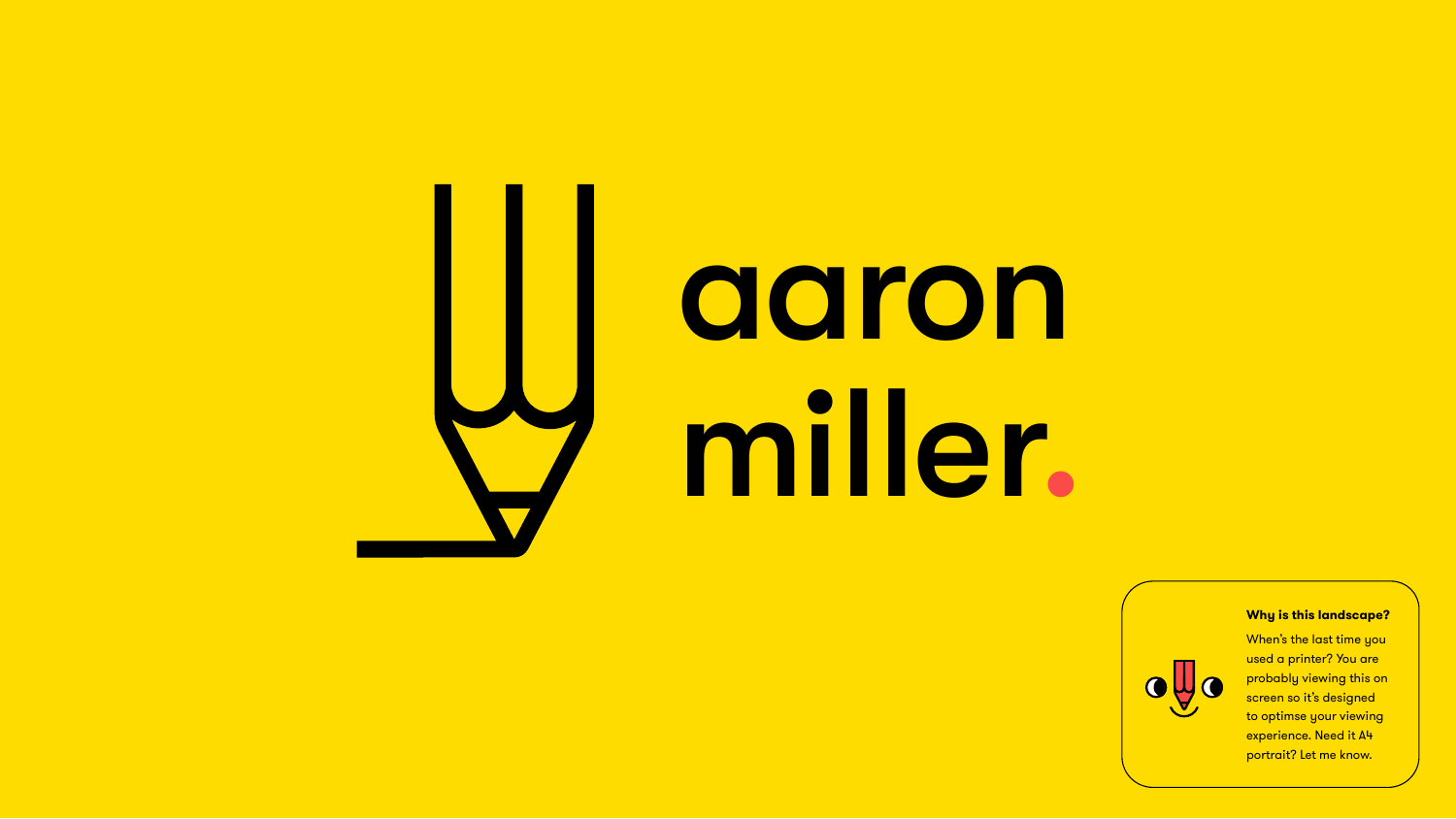A multidisciplinary designer committed to creating experiences for leading brands through design, colour, execution, and a real love of what I do. I believe the best work comes from trust and collective thinking. Often waking up at 5am\* thinking and obsessing about the details and a new approach to answering the brief. Utilising software and efficiencies in the every day.

#### **ABOUT**

I live and breathe design, and approach it by understanding that at its core, design is problem solving. Drawing on first hand experiences, a borderline obsession with the why and ensuring that digital experiences are created to inspire, solve problems and elevated to the next level.

An all round creative who struggles to switch off, picking faults in restaurant menus, beer labels and kerning on shop fronts. Lover of character and contemporary design.

# **CAREER EXPERIENCE**

**Pencil Pencil | Freelance** April 2022 – Present

**Havas CX helia | Design Lead** March 2017 – April 2022

**Havas CX helia | Senior Designer** February 2016 – March 2017

**Havas CX helia | Freelance Designer** August 2015 – February 2016

**Silver Agency | Senior Designer** November 2013 – June 2015

**Aaron Miller Illustration | Freelance** June 2006 – Present

### **EDUCATION**

**Falmouth University** | 2005-2008 BA (Hons) Illustration 2:1

**University of Gloucestershire** | 2004-2005 BTEC Foundation Diploma Art & Design

**Balcarras School** | 1998 - 2004 3 A's at A-Levels, Art, Product Design, ICT 11 G.C.S.E's A\*-C grades

Cheltenham based, guinea pig owner, wanna-be pizza maker, gymgoer, fan of the seaside, Haribo munching, homemade sourdough baker. Love/hate relationship with running.

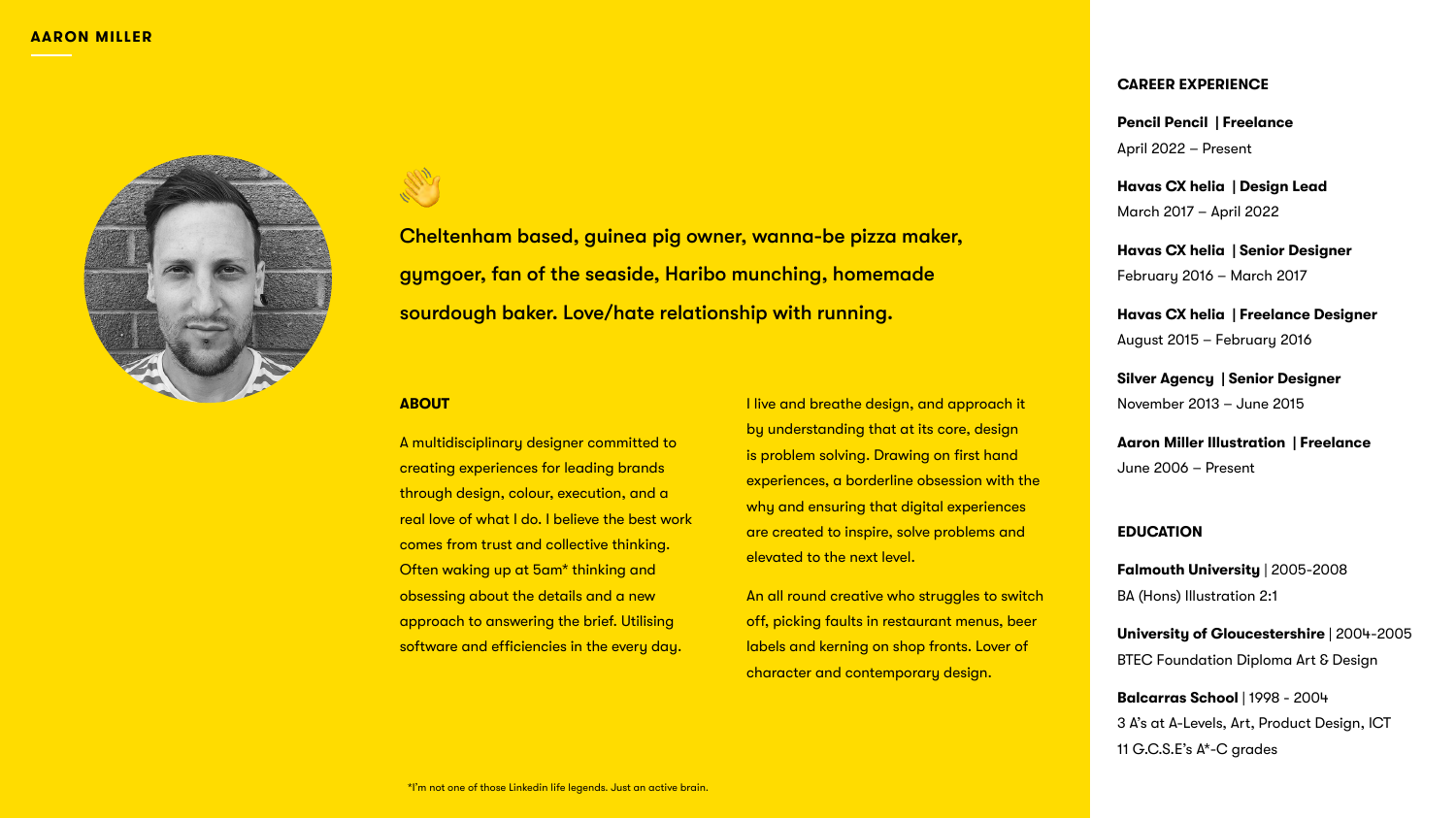# **CAPABILITIES**

Digital Design User Interface (UI) / Experience Design Mobile & responsive design Identity & Brand Illustration Iconography Character design **Strategy** Information design Email design Art Direction Print Typography Animation Presentation design Digital Development Leadership

# **SOFTWARE**

Adobe CC suite, PS, Ai, Id, Ae, Xd Sketch Microsoft Word & Powerpoint Figma Zeplin

# **CLIENTS INCLUDE**

BT **Guinness** Adidas Premier Inn BBC Virgin Pets at Home Dove English Heritage Gordon's Volvo Three Mobile Easyjet Gap Barclays The London Olympics GWR IKEA Lloyds Bank RAC Macmillan Suez Baileys Organix Royal Mail

Trust is a big thing for me, a team cannot perform if the trust and support network is missing. I am a strong believer or developing relationships as we never know where this journey is going to take us.

#### **AARON MILLER**

#### **ESSENTIAL QUALITIES**

Attention to detail Flexible approach to work Empathy for others Hard working Calm under pressure Thorough and meticulous Big fan of continued learning Eager to teach and inspire others Sense of humour

#### **INTERESTS**

Outside of work I enjoy spending time with my two guinea pigs, reading crime thrillers and getting lost in the countryside. A huge fan of working out for the mental and physical benefits. Weekends are spent meticulously kneading and tending to a sourdough loaf, binging something on Netflix and spending time with my family and friends.

#### **HOW**

A natural leader, forged from the years working as a pizza chef as a student, and working my way up the industry through respect for one another and a passion for design and shaping stand-out creative work.

With a formal training in illustration from Falmouth University and a renowned career based on hard-work, kindness and a love of the industry. Creatively driven with a refreshing reputation for delivering innovation, pixel perfection and simplicity all within time and budget.